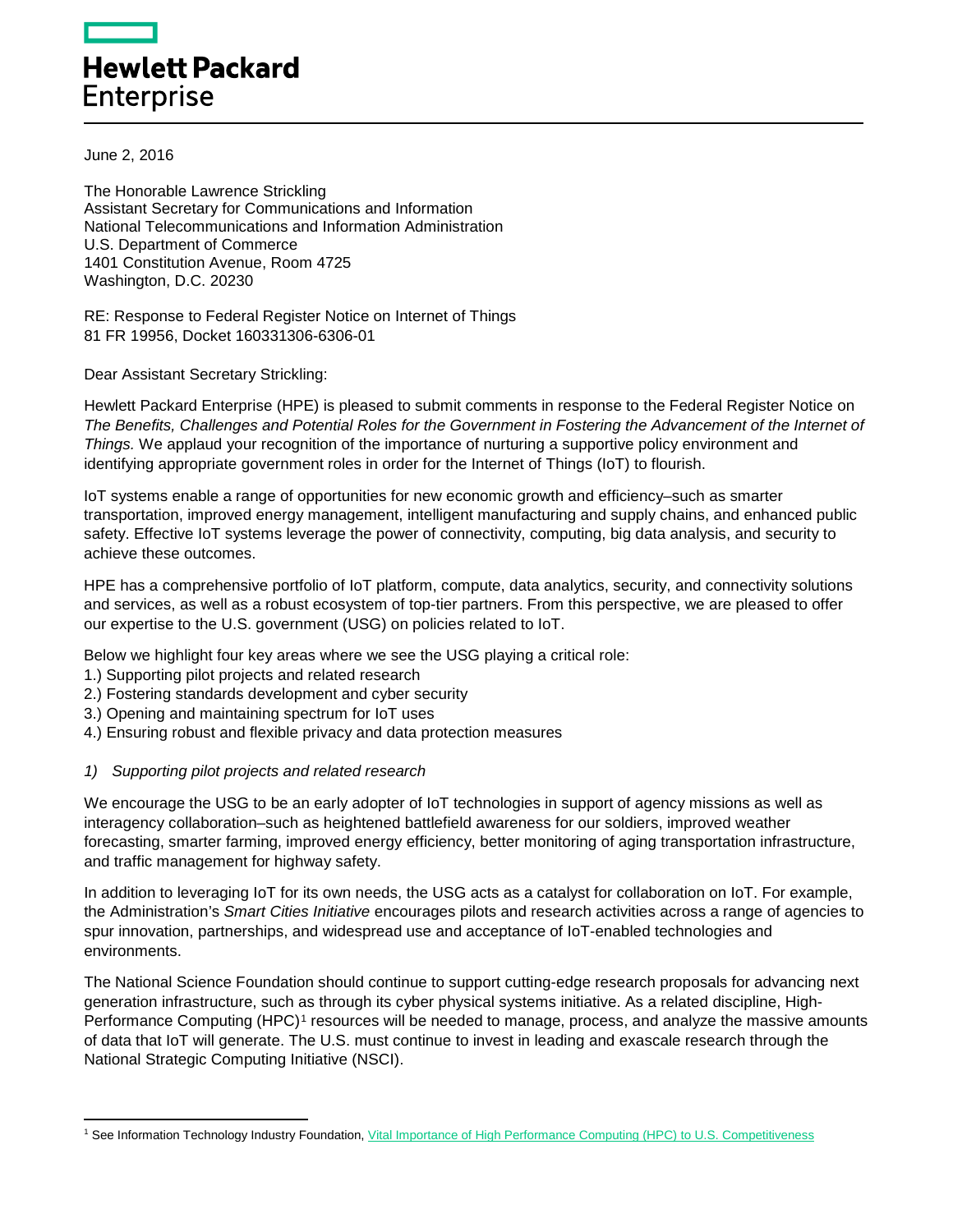## *2) Fostering standards development and cyber security*

Common standards will facilitate the adoption and growth of IoT from its current fragmented state. Standards are evolving along two dimensions: (i) technology standards, including those to facilitate interoperability and (ii) industry standards based on end uses (e.g. connected car, smart grid).

We encourage voluntary, technology-neutral IoT standards, developed in open and global collaborative processes with industry and open source communities. The National Institute of Standards and Technology (NIST) plays a central role in facilitating this process in the U.S., as well as on the international stage. USG international engagement, through standards fora and trade policy, will be important to facilitate adoption of global standards, facilitate interoperability, and counteract country-specific standards and data localization requirements.

Cyber security concerns present one of the greatest perceived barriers to adoption of IoT. HPE has identified the lack of common security standards and fragmentation as making IoT particularly vulnerable to cyber attacks.<sup>[2](#page-1-0)</sup> We appreciate the effort NIST has undertaken specifically to develop a framework to approach security related to cyber physical systems. We encourage the USG to consider its own IoT security within a comprehensive framework and as part of cyber risk assessments.

## *3) Opening spectrum for IoT uses*

With so many IoT devices connecting to each other and the Internet, lack of available spectrum will become an enormous constraint on the growth of IoT. Given the expected diverse forms of IoT devices, the amount of spectrum, the required channel widths and the duration and persistence of transmissions will vary widely. The lack of an adequate block of no less than 50 MHz of contiguous, globally-harmonized spectrum below 1GHz is a constraint on the growth of IoT. We encourage regulators to look at efficient uses of white spaces and dynamic approaches to assigning spectrum.

We applaud the NTIA's effort to identify spectrum to support IoT and hope the work extends to a search for globally harmonized spectrum. Using Spectrum Access Systems, as developed for TV white spaces, and extended to sharing in 3550-3700 MHz, and application-based approaches to assigning spectrum, as under development in ETSI ERM TG41, dynamic allocation can make efficient use of white spaces throughout the RF spectrum.

## 4) *Ensuring robust and flexible privacy and data protection measures*

Privacy concerns are another perceived barrier to adoption of IoT, particularly for consumers. Certainly, IoT challenges the traditional privacy notions of individual notification and consent, especially in environments where there is no user interface and machines are exchanging data. In this context, accountability and privacy by design become increasingly important. The overall privacy and data protection environment should be flexible enough for new technologies, and not create IoT-specific requirements. HPE has worked closely with the U.S. Commerce Department for many years on broader issues of privacy and data protection, and we look forward to continuing to do so.

## *Conclusion*

HPE believes the USG can play an influential role in fostering the growth and adoption of IoT through the actions outlined above. We have attached HPE's formal policy position on IoT to provide more detail. Thank you for providing the opportunity to comment on the policy environment and government actions to support IoT. We look forward to collaborating with the USG to realize the technological, economic, and societal benefits of IoT.

Sincerely,

Mark Potter Senior Vice President and Chief Technology Officer, Enterprise Group

<span id="page-1-0"></span>l <sup>2</sup> HPE and Economist Intelligence Unit, *[Securing the Internet of Things](http://hpe-enterpriseforward.com/eiu-securing-iot/)*, April 2016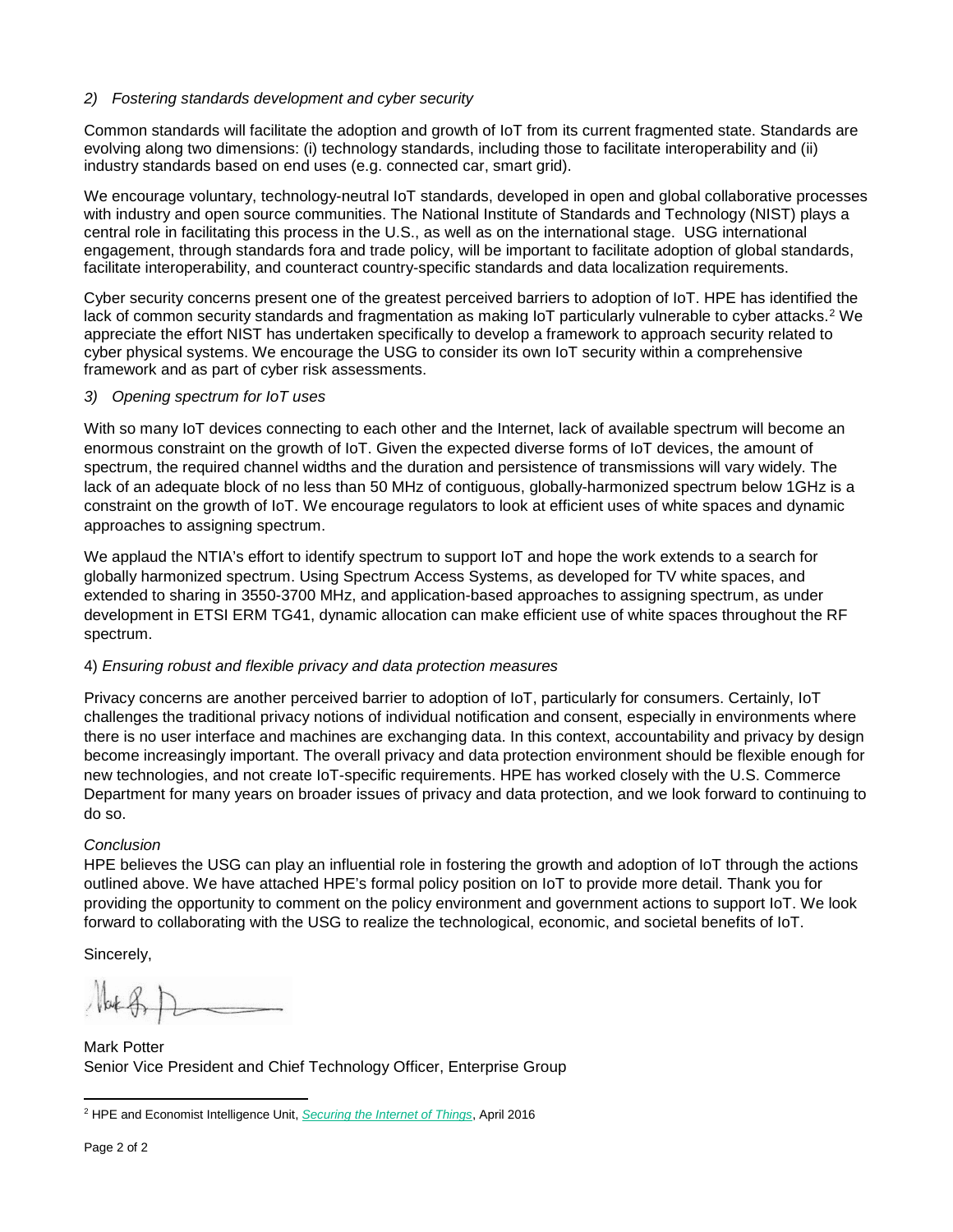|                   | <b>Hewlett Packard</b> |
|-------------------|------------------------|
| <b>Enterprise</b> |                        |

## **Policy Position Internet of Things**

## **Policies to accelerate the Internet of Things**

- Deploying IoT-enabled public projects and pilots
- Ensuring available spectrum
- Fostering technology-neutral global standards
- Improving collaboration on security issues
- Advancing robust privacy and data protection frameworks

The Internet of Things (IoT) connects the physical and digital worlds as never before. IoT drives economic growth and efficiency with innovations such as smarter homes, cars, factories, businesses and entire cities. Hewlett Packard Enterprise (HPE)<sup>[1](#page-2-0)</sup> advocates for government policies that encourage deployment of public pilot and large scale IoT projects, ensure spectrum availability, promote development of industry-led and technology-neutral global standards, address IoT security concerns, and provide robust privacy and data protection frameworks. HPE believes that such government policies will help realize the full development and positive potential of IoT technologies.

## **Policy recommendations**

## **Adoption**

- Governments can demonstrate leadership and encourage widespread confidence in the benefits of IoT by deploying pilot and large scale projects at local and national levels.
- End-to-end IoT solutions will require multiple participants to come together, particularly in delivering solutions for the common public good—such as next-generation transportation systems or smart utilities. Government policies should facilitate the deployment of IoT-enabled infrastructure and foster the development of ecosystems that promote open innovation.
- Common standards facilitate the adoption and growth of new networked technologies. We support technologyneutral IoT standards, developed in open and global collaborative processes with industry and open source communities.
- IoT policies and procurements should avoid country-specific technical standards to ensure the interoperability and competitiveness of technologies.

<span id="page-2-0"></span><sup>&</sup>lt;sup>1</sup> Hewlett Packard Enterprise (HPE) is an industry leader in enterprise technology. Based in Palo Alto, CA, HPE was established on November 1, 2015 after the separation of Hewlett-Packard Company.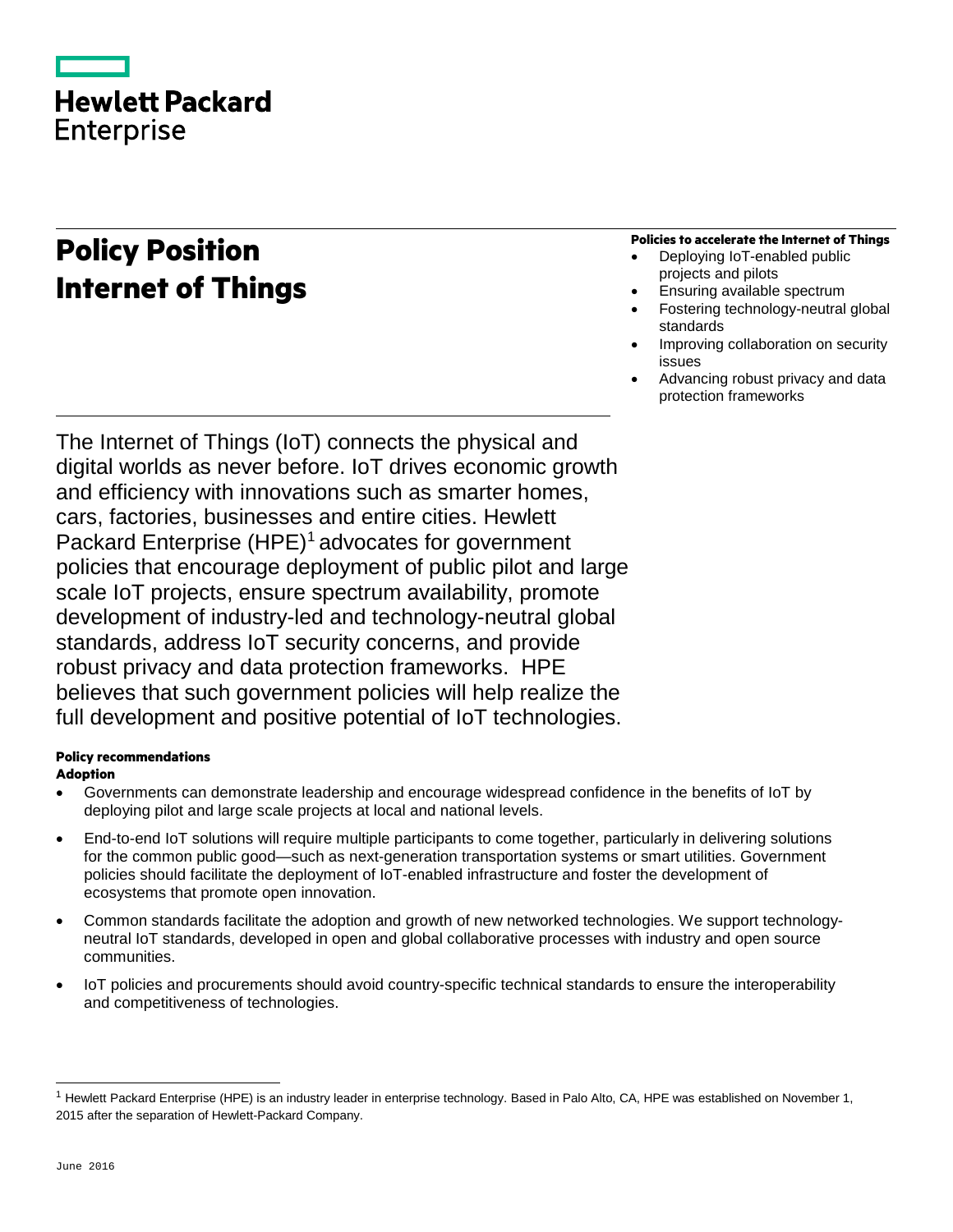#### **Spectrum**

- Given the number and variety of devices connecting to each other and the Internet, lack of an adequate block of no less than 50 MHz of contiguous, globally-harmonized spectrum below 1GHz will constrain the growth of IoT. Working with international partners in the EU and elsewhere, the U.S. should take a leading role in identifying, advocating and allocating a worldwide harmonized band below 1 GHz with a minimum contiguous bandwidth of 50 MHz for IoT applications.
- We encourage regulators to look at dynamic spectrum sharing and application-based assignment techniques to promote efficient uses of white spaces. In addition, we recommend flexible re-farming of allocated spectrum wherever possible, while preserving the rights of incumbents, to build on the work done to develop Spectrum Access Systems for TV white spaces (TVWS), and extended recently to sharing in 3550-3700 MHz.

#### **Security**

- The emerging and fragmented nature of the IoT marketplace, coupled with few, if any, common security standards, put IoT devices and networks–whether personal, industrial or infrastructure–at risk of cyber attacks. Security must be addressed as part of the standards development process.
- We encourage cyber security regulations and legislation that are voluntary, outcome-based and flexible enough to address evolving threats and new technologies.

#### **Privacy/data protection**

- IoT and other new technologies challenge the traditional privacy notions of individual participation and consent, due to a lack of user interfaces, and large volumes of data being exchanged by machines. We advocate for robust and interoperable privacy and data protection frameworks that are flexible enough to address the new technology environment.
- HPE, an industry leader in privacy and data protection, is committed to accountability, maintains one of the most robust privacy programs in the world, and actively engages with privacy officials worldwide to strengthen and harmonize privacy frameworks and address privacy issues around new technologies.

#### **Issue background**

IoT technologies will connect the physical and digital worlds in new ways, providing opportunities for positive social outcomes such as decreased household energy use through smart meters, lower healthcare costs with better personal monitoring of health and fitness, and reduced traffic through smart cars and automated transportation systems. In industry, smarter factories will use less energy, quickly identify and correct manufacturing problems, monitor performance and use of installed equipment, and better align production to demand. IoT and the related data analytics will empower all companies to better understand and serve their customers. Widespread use of IoT technologies will generate staggering amounts of data, providing opportunities to identify actionable insights on issues ranging from climate and traffic to healthcare and public safety by applying big data analysis while maintaining personal privacy.

By 2025, IoT has a total potential annual economic impact of up to \$11 trillion per year, roughly 11% of global GDP, according to the McKinsey Global Institute. Developing countries will represent 40% of the IoT value. Business to business applications will generate about 70% of the potential value, with consumers capturing 90% of the benefits.<sup>[2](#page-3-0)</sup>

<span id="page-3-0"></span> <sup>2</sup> McKinsey Global Institute. The Internet of Things: Mapping the Value Beyond the Hype, June 2015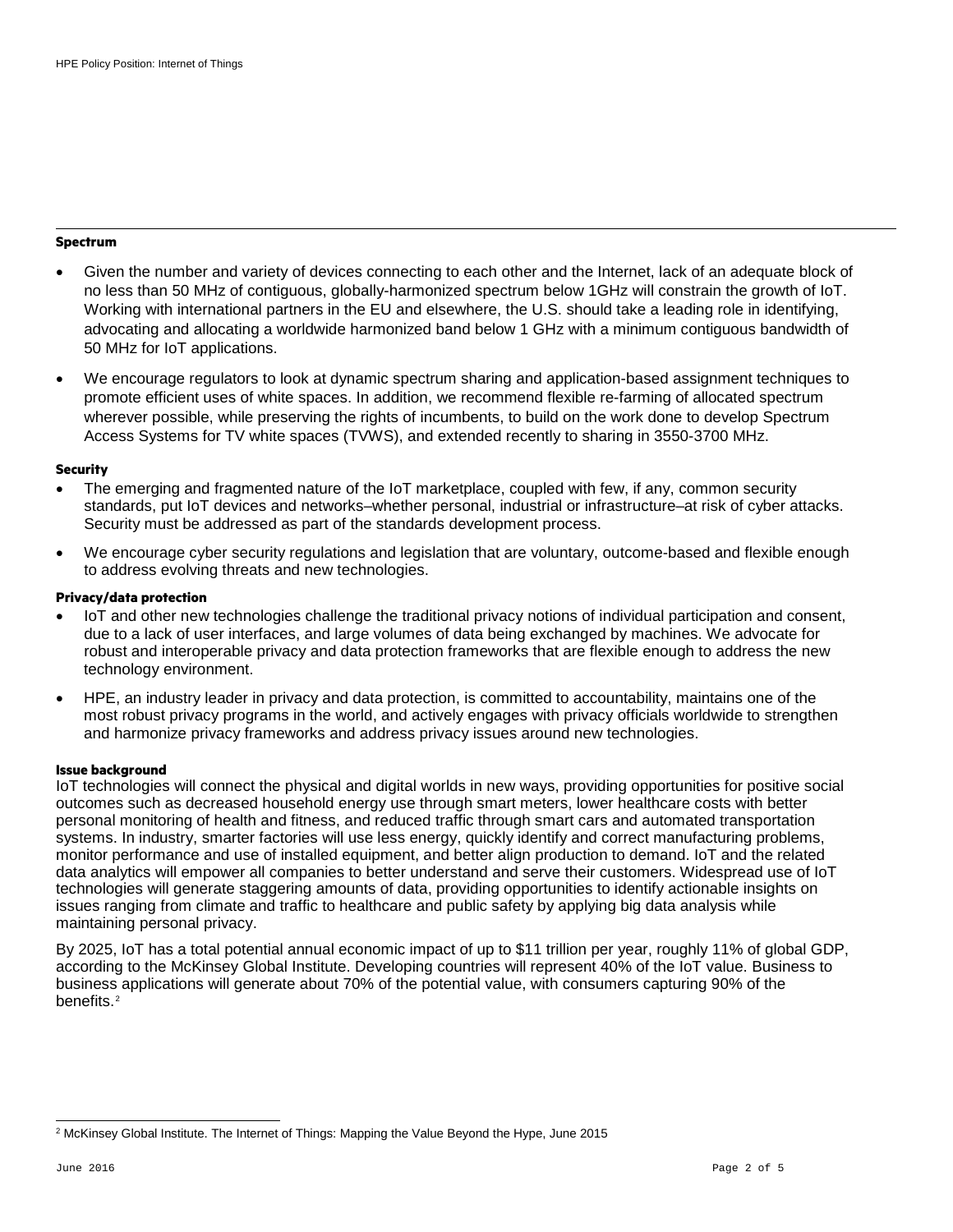#### **Spectrum[3](#page-4-0)**

With so many IoT devices connecting to each other and the Internet, lack of an adequate block of globallyharmonized, available spectrum will become an enormous constraint on the growth of IoT, Given the expected diverse forms of IoT devices, the amount of spectrum, required channel widths and duration and persistence of transmissions are likely to vary widely. Currently, there are several standards and proprietary solutions, but as the growth begins to expand exponentially, more must be done to ensure that IoT will not be limited by regulatory roadblocks.

Today, unlicensed spectrum in the 2.4 GHz and 5 GHz bands for Wi-Fi and other IEEE-based technologies is fairly universal, but is only a good choice for a narrow class of consumer and enterprise IoT use cases due to its limited propagation, large channel bandwidths, high energy consumption, and supported network topologies. These bands do nothing for the vast majority of long-range, low-bandwidth, minimal duty-cycle, energy optimized IoT devices that are the principal focus of most market forecasts. The U.S. 900 MHz band (902-928 MHz) is a good candidate for a number of reasons, and with the move to Wi-Fi of many devices that formerly relied on this band, it has become temporarily less congested than in prior years. Unfortunately, spectrum below 1GHz allocated to IoT is not only inadequate, but is completely different in major regulatory domains around the world. The lack of a globallyharmonized band or bands for IoT devices will directly affect the speed, scale, and success of such deployments in the U.S.[4](#page-4-1) This will raise the price of IoT radios and act as a huge brake on adoption in all countries, including the U.S. Working with international partners in the EU and elsewhere, the U.S. should take a leading role in identifying, advocating and allocating a worldwide harmonized band below 1 GHz with a minimum contiguous bandwidth of 50 MHz for IoT applications.

A vibrant marketplace of both public and private connectivity options is essential to the future of IoT in the U.S. There are almost an infinite number of IoT use cases with different data workloads, duty cycles, and geographic coverage requirements. Some obviously fit into wide area deployments that are clearly suited for operator-managed networks such as rail or vehicular uses, while others have far smaller geographic footprints and/or involve equipment deployed exclusively on private property such as at container ports, factories or oilfields. HPE believes that both privately-owned and operator-managed IoT communications networks have a strong role to play in a variety of industries and applications, however the current market focus is almost exclusively on the latter. There must be enough unlicensed spectrum to enable both. There is a real risk that operator build-outs of new technologies in the limited 915 MHz band may crowd out the ability of private parties to deploy their own systems. HPE believes that all providers, including new market entrants, should be able to compete in the 915Mhz band with well established, legacy operators, so long as deployed equipment complies with Federal Communication Commission requirements.

Because of its excellent propagation characteristics, the 915 MHz band already supports numerous wide area IoT networks in municipalities across the United States that are critical to energy grid management and demand response. While there is huge innovation with a tremendous number of new radio technologies entering the market in this band, their uncoordinated channelizations range from tens of KHz to tens of MHz, creating uneven loading and interference duty cycles. It is truly a wild west of modulations, center frequency, bandwidths, topologies, error correction techniques, device addressing schemes and more. HPE strongly supports innovation in these bands, but there is not nearly enough spectrum to accommodate all of the marketplace developments currently underway and ensure fair coexistence between them.

New spectrum allocation techniques and out-of-the-box approaches will be required to achieve this goal. There is no unallocated spectrum below 1 GHz in major regulatory domains, so allowing flexibility and dynamic re-farming of

components.

<span id="page-4-1"></span><span id="page-4-0"></span> <sup>3</sup> While these comments focus on spectrum below 1 GhZ, we note that HPE joined other organizations to file comments with the Federal Communications Commission related to LTE-U and LAA technology. See FCC, Office of Engineering and Technology and Wireless<br>Telecommunications Bureau Seek Information on Current Trends In LTE-U and LAA Technology, ET Docket <sup>4</sup> It is widely recognized that one of the key factors that enable Wi-Fi to achieve its success was the existence of an adequate amount of spectrum in the 2.4-GHz that was allocated worldwide in a common manner. This in turn enabled the industry to develop low-cost radio systems that did not need to be adapted to individual countries, and that could share common hardware including both baseband and front-end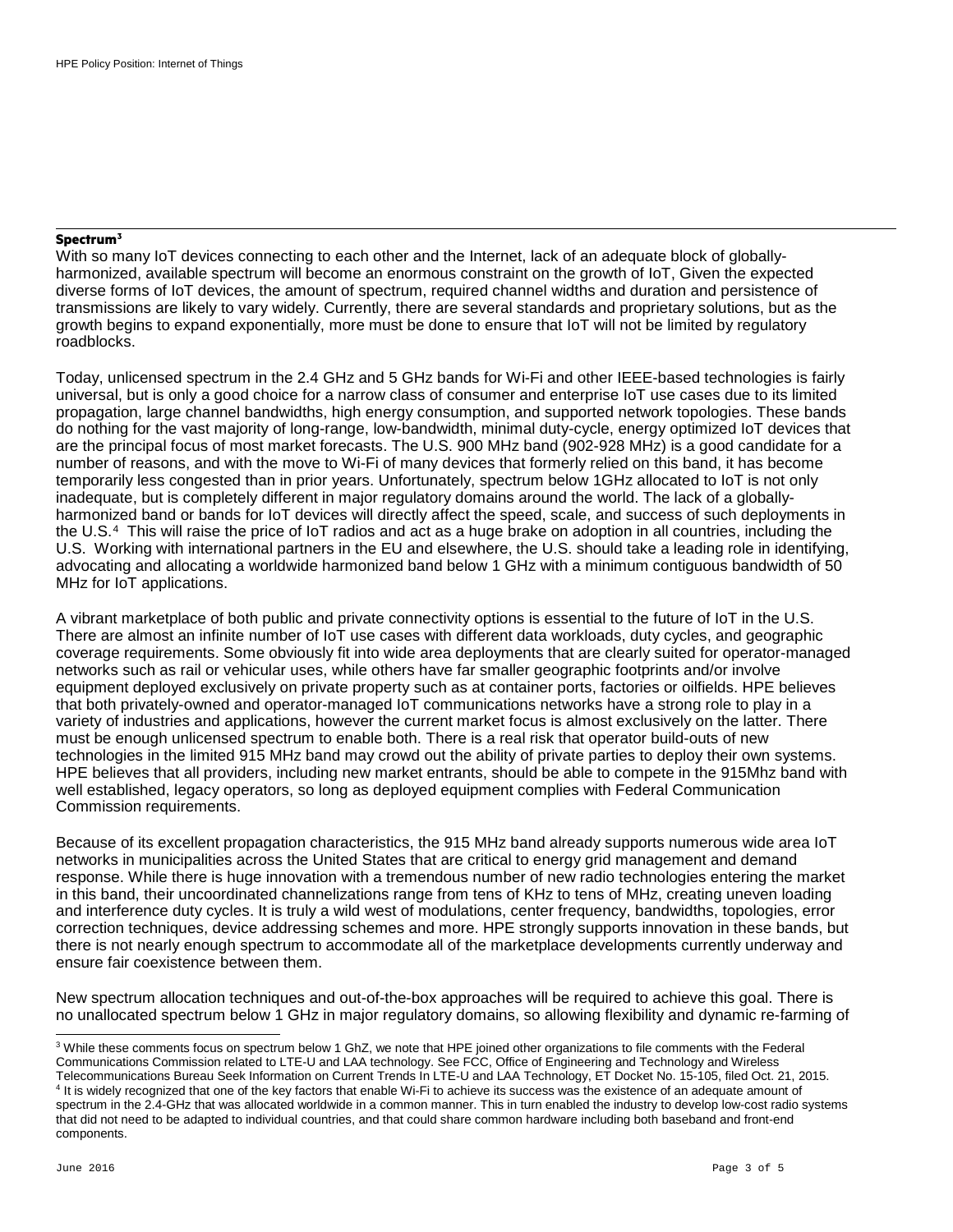allocations, while protecting the rights of incumbents is something that must be explored and exploited. Technologies such as Spectrum Access Systems, developed for TV white spaces, and subsequently extended to sharing in 3550-3700 MHz, may hold great promise. Application-based approaches to assigning spectrum, as under development in ETSI ERM TG41, with dynamic allocation can make efficient use of white spaces throughout the RF spectrum.

## **Standards**

Standards are important to accelerate adoption and wide scale deployment of IoT technologies and networks. Currently, the industry has multiple actors and competing solutions, which has led to fragmented approaches. Both industry and technical standards development efforts are currently underway through various consortia and in collaboration with government agencies and standards bodies. Governments should refrain from requiring unique, non-global technical standards in IoT, which would restrict interoperability and dampen growth. According to McKinsey Global Institute, "interoperability is critical to capturing maximum value," on average in 40-60% of IoT settings.<sup>[5](#page-5-0)</sup>

#### **Security**

Cyber threats are evolving for a multitude of reasons: threat actors are more organized, funded, and capable than ever before. The "perimeter" that we secure is shifting and changing with the rapid expansion and widely acceptable use of new technologies such as cloud, mobile computing, IoT, and industrial internet. Greater reliance on and pervasiveness of technology, connectivity and automation is happening globally, and there are no international internet boundaries. Online security is directly impacted by the security practices of other countries, and this is an ongoing and growing risk when it comes to cyber defenses.

Next generation cyber threats are anticipated to emerge in new areas that could affect international supply chains and critical infrastructure, placing at risk some of the benefits of IoT-enabled innovations such as digital smart grids and smart factories. HPE research has identified IoT devices and networks as likely new avenues of cyber attack, due to the fragmented nature of the marketplace with few to no common security standards in place. According to our research, the lack of common IoT interfaces and proprietary implementation of updates creates vulnerabilities and places emerging IoT devices and networks at risk for malicious attacks.<sup>[6](#page-5-1)</sup> Additionally, HPE Security Research analyzed ten popular IoT consumer devices and found 80% of devices raised security concerns ranging from password complexity/reset to insecure network access and user interfaces.[7](#page-5-2) The possibility of attacks on connected critical infrastructure such as energy grids, water supply, and nuclear power plants has already garnered much attention and concern.

#### **Privacy/data protection**

The emergence of new technologies, such as IoT, upends the traditional legal notions of individual participation and consent, and heightens the importance of accountability and privacy by design in dealing with personal information and data protection. The emergence of IoT, cloud, and big data technologies have strained current legal privacy frameworks, raising questions around consent, secondary use, data transfers, accuracy, access and consumer data correction. Consistent guidance across countries regarding the governance, sovereignty, and ownership of data from IoT devices will also be critical for rapid deployment of IoT solutions.

HPE considers effective data protection an enabler of current and future technology offerings. Accordingly, we seek to maintain robust privacy and data protection, with principles derived from the OECD Guidelines and the EU Data Protection Directive, which we apply across the globe as the highest existing data protection standard. Hewlett-Packard Company, the predecessor to HPE before company separation, was the first company to be approved under both the Binding Corporate Rules (BCR) and Asia-Pacific Economic Cooperation's Cross-Border Privacy

<span id="page-5-0"></span> <sup>5</sup> Ibid

<span id="page-5-1"></span><sup>6</sup> HPE and Economist Intelligence Unit, *[Securing the Internet of Things](http://hpe-enterpriseforward.com/eiu-securing-iot/)*, April 2016

<span id="page-5-2"></span><sup>7</sup> HPE Internet of Things research study 2015, http://www8.hp.com/h20195/V2/GetPDF.aspx/4AA5-4759ENW.pdf